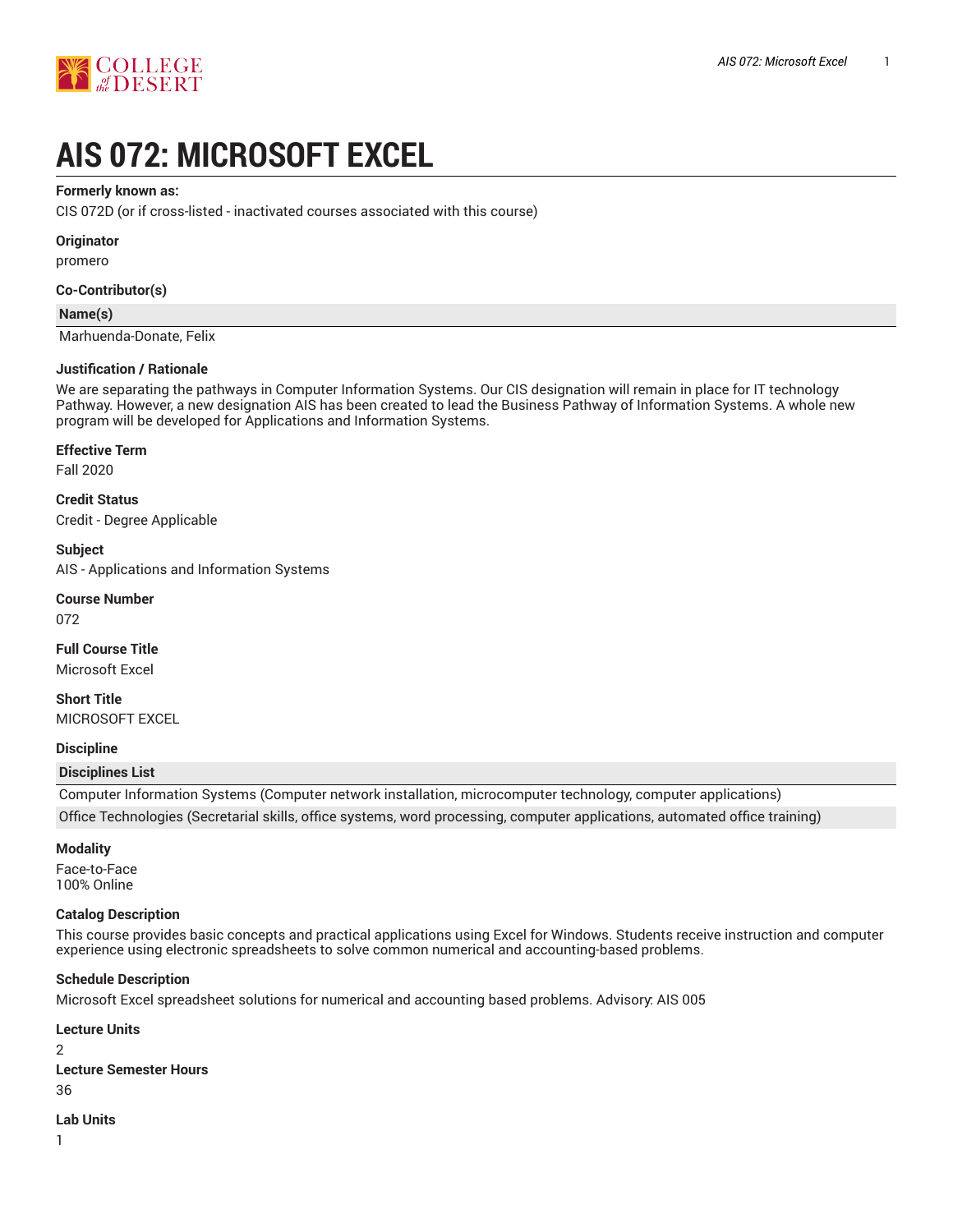

**Lab Semester Hours** 54

**In-class Hours** 90

**Out-of-class Hours** 72

**Total Course Units** 3

**Total Semester Hours** 162

**Prerequisite Course(s)** Advisory: AIS 005

**Required Text and Other Instructional Materials Resource Type** Book

**Open Educational Resource** No

**Author** Randy Nordell, Kathleen Stewart, and Kari Wood

**Title** MS Office 2016: In Practice Excel/with SIMnet

**Edition**

2016

**City** New York, New York

**Publisher** McGraw Hill/Irwin

**Year** 2017

**College Level** Yes

**Flesch-Kincaid Level** 11

**ISBN #** 9781259930317

**Class Size Maximum** 28

**Entrance Skills** File management skills

## **Prerequisite Course Objectives**

AIS 005-Understand types of information systems and their role in business. AIS 005-Demonstrate the ability to save and retrieve documents on a variety of appropriate storage devices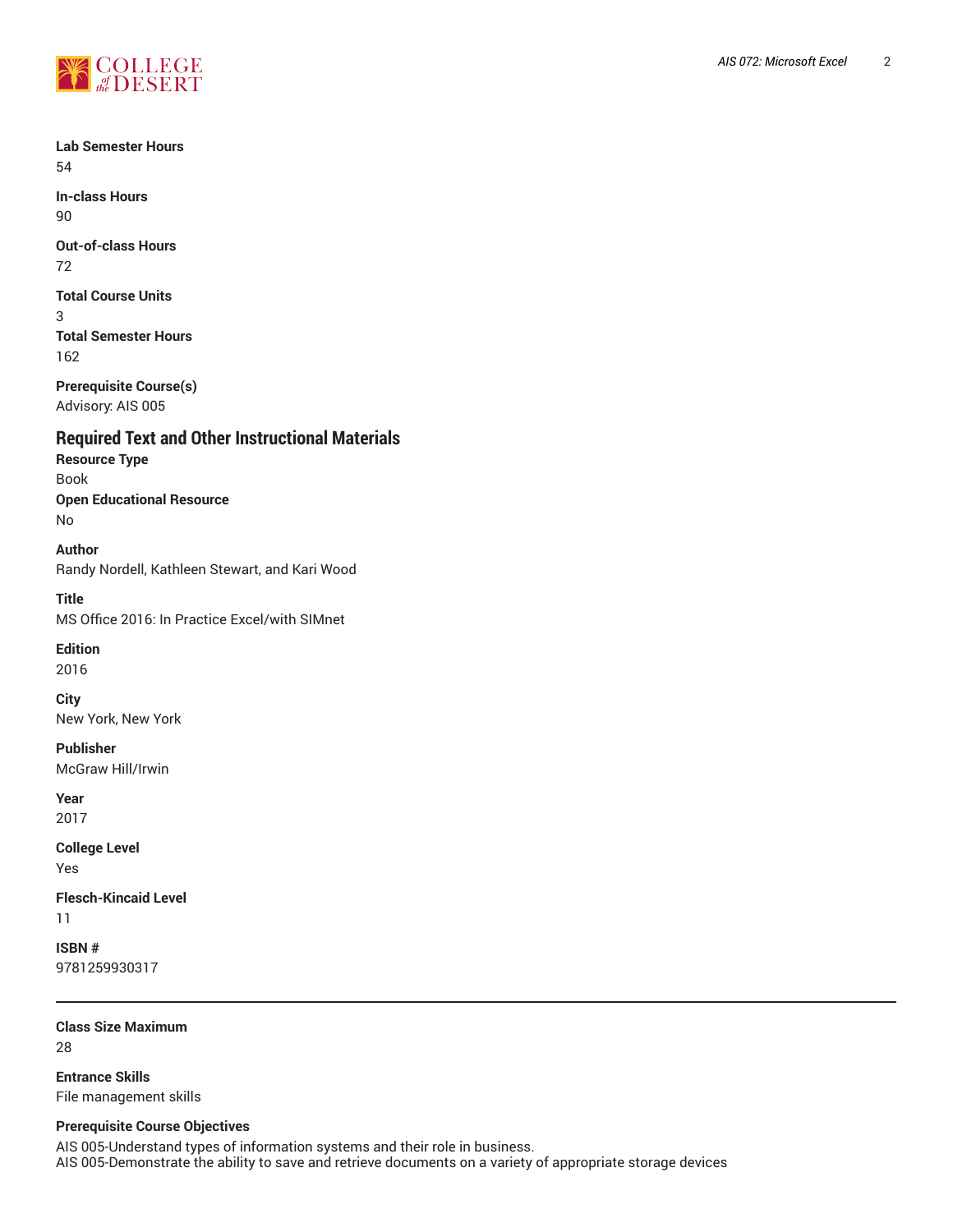

AIS 005-Understand basic system and application software programs and concepts.

## **Course Content**

- 1. Basic spreadsheet concepts, terms, and definitions
- 2. Creating and Editing Workbooks
	- a. Creating Saving and Opening Workbooks
	- b. Entering and Editing Data
	- c. Formatting a Worksheet and Appearance of the Workbook
	- d. Naming, saving, printing, and retrieving spreadsheet
- 3. Working with Formulas and Functions
	- a. Building and Editing a Formula
	- b. Setting Mathematical Order of Operations
	- c. Using Absolute, Mixed, Relative and 3D References
	- d. Formula Auditing Tools
	- e. Working with Statistical, Financial, Logical and Look up Functions
- 4. Creating and Editing Charts
	- a. Chart Objects and Chart Sheet
	- b. Quick layouts and styles
	- c. Editing and Formatting Chart Elements
- 5. Organizing and Getting Data
	- a. Applying Conditional Formatting
	- b. Sorting and Filtering
	- c. Using subtotals, groups and outlines
	- d. Importing and Exporting Data
	- e. Building Pivot Tables
- 6. Consolidating, Linking and Inserting Objects
	- a. Creating Static Data Consolidation
	- b. Creating Dynamic Data Consolidation
	- c. Consolidating Data by Category
	- d. Working with Grouped Worksheets
	- e. Linking Workbooks
	- f. Inserting Illustrations and Hyperlinks
	- g. Safeguarding a Workbook
- 7. The Function Library
	- a. Working with Database Functions
	- b. Building AND, OR, Nested, and IFS Functions
	- c. Lookup and Reference Category
	- d. Build Date, Time and Statistical Calculations
	- e. Financial, Text and Multiple Criteria Functions
- 8. Working with Templates and Sharing Work
	- a. Setting Data Validation
	- b. Using Form Controls and Buttons
	- c. Setting Worksheet and Workbook protection
	- d. Sharing and Merging Workbooks
	- e. Checking a Workbook for Distribution Issues.
- 9. Data Analysis and Business Intelligence
	- a. Using Goal Seek and Solve
	- b. Building One and Two variable Data Tables
	- c. Creating a Forecast
	- d. Transforming Data into a Query
	- e. Pivot Tables and Analysis Tool Pak
- 10. Recording and Editing Macros
	- a. Running and Recording
	- b. Assigning Macro to Button
	- c. Editing a Macro with Visual Basic Editor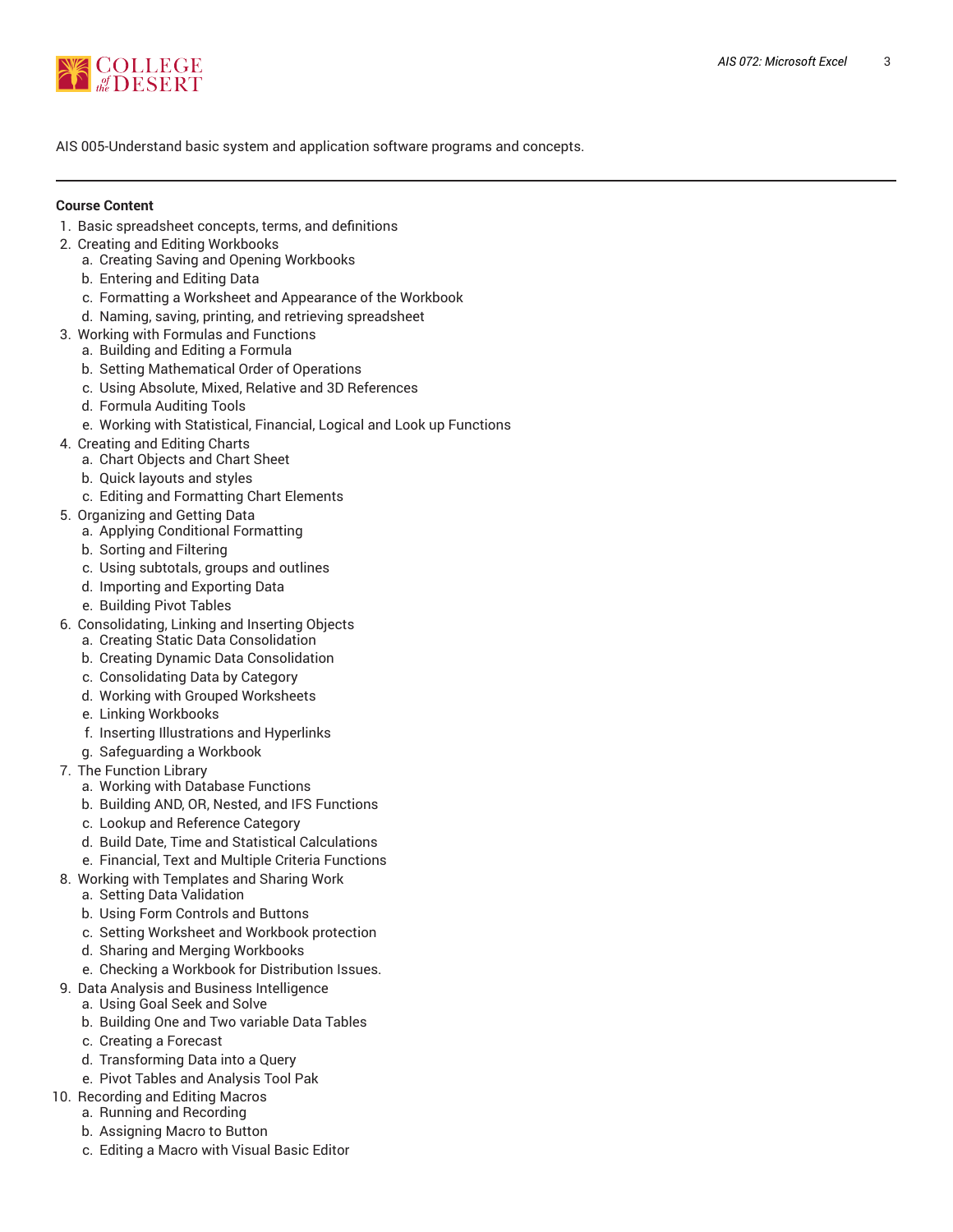

- d. Recording Macros with Relative References
- e. Creating Macro-Enabled Templates and Workbooks

## **Lab Content**

Hands on practice on all of the concepts listed above.

## **Course Objectives**

|              | <b>Objectives</b>                                                                |
|--------------|----------------------------------------------------------------------------------|
| Objective 1  | Define and describe basic spreadsheet concepts, terms, and definitions.          |
| Objective 2  | Start Excel and identify parts of the Excel screen                               |
| Objective 3  | Create a simple spreadsheet using common formatting and editing commands.        |
| Objective 4  | Demonstrate ability to enter numbers, text, formulas, and dates in a spreadsheet |
| Objective 5  | Use Excel formulas and functions                                                 |
| Objective 6  | Format a worksheet                                                               |
| Objective 7  | Create and use templates and workbooks                                           |
| Objective 8  | Demonstrate ability to link worksheets                                           |
| Objective 9  | Integrate spreadsheets within Excel, and within other applications.              |
| Objective 10 | Use Excel to analyze and solve business and accounting problems.                 |
| Objective 11 | <b>Create and Edit Charts</b>                                                    |
| Objective 12 | Use Excel and functions for business analysis.                                   |
| Objective 13 | Create appropriate Macro recording to automate repeated tasks.                   |

## **Student Learning Outcomes**

|           | Upon satisfactory completion of this course, students will be able to:       |
|-----------|------------------------------------------------------------------------------|
| Outcome 1 | Design and format an appropriate spreadsheet solution to a business problem. |
| Outcome 2 | Demonstrate use of Excel tools at an advanced level                          |

## **Methods of Instruction**

| <b>Method</b>                      | Please provide a description or examples of how each instructional<br>method will be used in this course. |
|------------------------------------|-----------------------------------------------------------------------------------------------------------|
| <b>Discussion</b>                  | In class discussion and/or online Canvas discussions                                                      |
| Demonstration, Repetition/Practice | Practice using different computer features according to the class<br>content                              |
| Collaborative/Team                 | Creation of cooperative learning tasks such as a small group or paired<br>activities.                     |
| Technology-based instruction       | Use of hardware and software according to objectives                                                      |
| Lecture                            | Presentation of topic in content                                                                          |
| <b>Methods of Evaluation</b>       |                                                                                                           |
| <b>Mathod</b>                      | <b>Please provide a description or examples of how</b><br>Tyne of Accianment                              |

| <u>ivietijou</u>                          | Prease provide a description or examples of now<br>each evaluation method will be used in this course. | Type of Assignment  |
|-------------------------------------------|--------------------------------------------------------------------------------------------------------|---------------------|
| Self-paced testing, Student preparation   | Interactive book and simulations                                                                       | In Class Only       |
| Self-paced testing, Student preparation   | Interactive book and simulations                                                                       | In Class Only       |
| Mid-term and final evaluations            | Exam                                                                                                   | In Class Only       |
| Tests/Quizzes/Examinations                | <b>Timed Quizzes</b>                                                                                   | In and Out of Class |
| Computational/problem-solving evaluations | Projects using Excel features                                                                          | In and Out of Class |
| Laboratory projects                       | Lab demonstration of skills covering all the content In and Out of Class<br>of the course.             |                     |

**Assignments**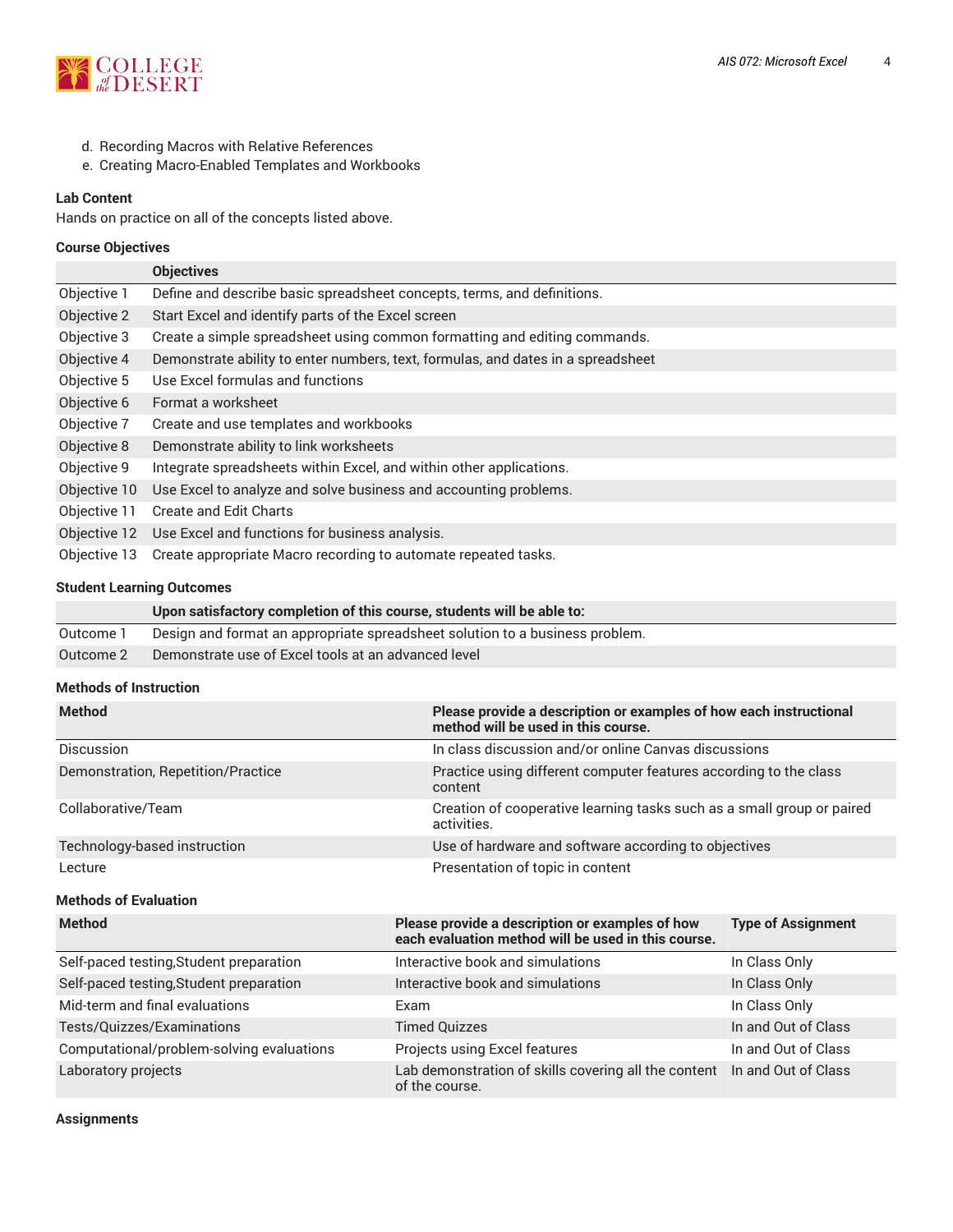

## **Other In-class Assignments**

- 1. Move and copy Excel spreadsheets from one folder to another
- 2. Rename spreadsheets
- 3. Create, move, and delete folders
- 4. Create backups on diskettes
- 5. Open, modify and save an existing Excel spreadsheet
- 6. Format large Excel spreadsheets using:
	- a. Fonts
	- b. Colors
	- c. Column and row heights
	- d. Hide columns
	- e. Alignment
	- f. Text wrap
	- g. Auto Format
	- h. Custom number formats
	- i. Styles
- 7. Print a large, multi-workbook excel spreadsheet using Print Areas and Page setup
- 8. Create a spreadsheet with formulas using absolute and relative cell addressing
- 9. Create several spreadsheets using Built-in Functions for:
	- a. Statistical functions
	- b. Accounting functions
	- c. Text functions
	- d. Arithmetic functions
	- e. Lookup functions
	- f. Financial Functions
	- g. Date Functions
- 10. Create a workbook with multiple worksheets
- 11. Create and modify charts
- 12. Use outlining, consolidation and subtotals to create summary Excel spreadsheets
- 13. Complete a comprehensive Final Project using all of the above Excel skills in a business situation

## **Other Out-of-class Assignments**

- 1. Spreadsheet projects to demonstrate proficiency with all of the in-class assignments
- 2. Readings in the textbook and in recommended supplementary literature
- 3. Creation and maintenance of personal budgets
- 4. Research projects involving the collection of financial data from a public company and using spreadsheets to analyze the company's health and performance

## **Grade Methods**

Letter Grade Only

## **Distance Education Checklist**

## **Instructional Materials and Resources**

If you use any other technologies in addition to the college LMS, what other technologies will you use and how are you ensuring **student data security?**

All data referent to student work done outside of Canvas is encrypted and synced by the access pairing created by College of the Desert IT Department.

## **Effective Student/Faculty Contact**

Which of the following methods of regular, timely, and effective student/faculty contact will be used in this course?

## **Within Course Management System:**

Discussion forums with substantive instructor participation Regular virtual office hours Private messages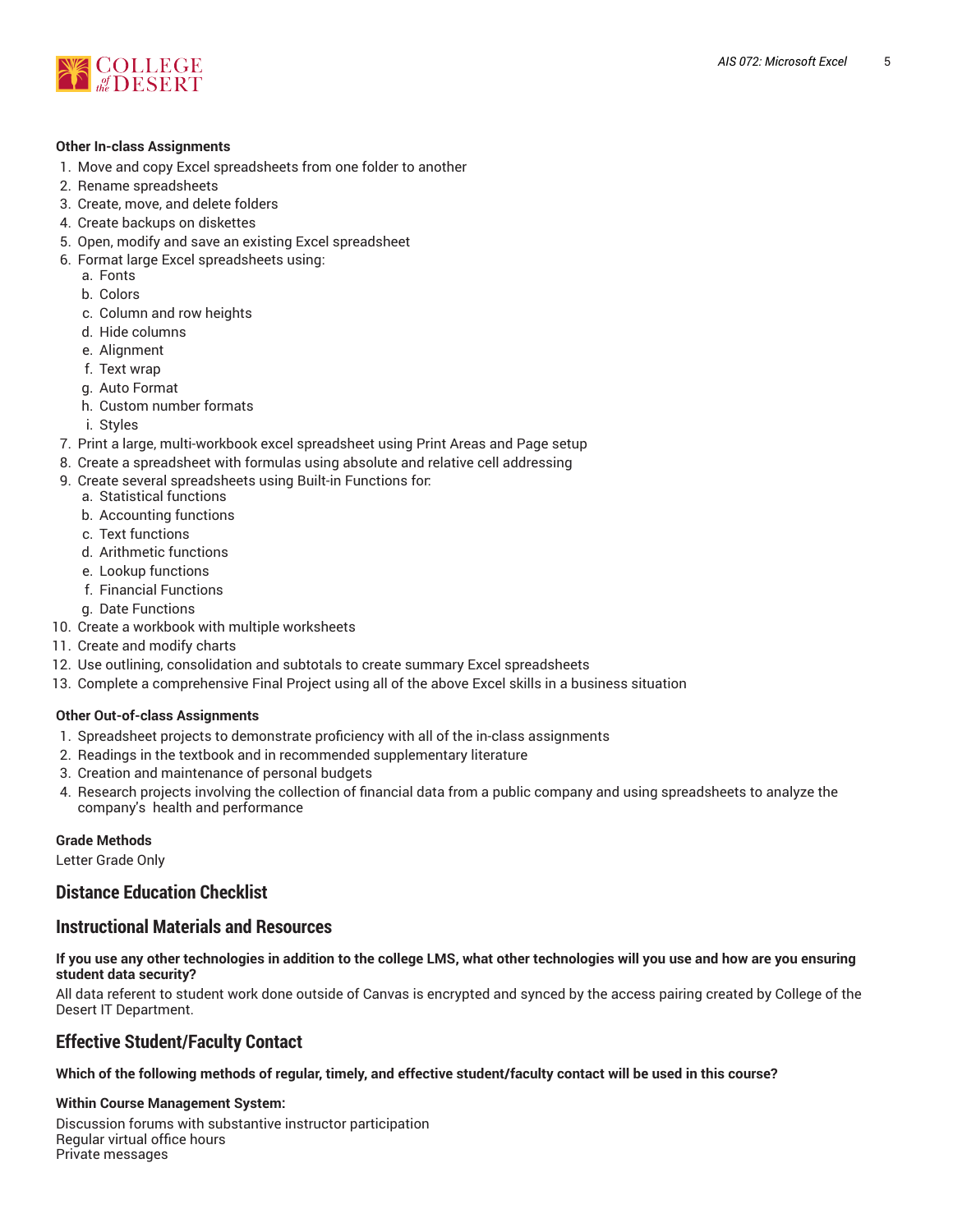

Online quizzes and examinations Video or audio feedback Weekly announcements

## **External to Course Management System:**

Direct e-mail Posted audio/video (including YouTube, 3cmediasolutions, etc.)

## Briefly discuss how the selected strategies above will be used to maintain Regular Effective Contact in the course.

This class if online is being taught via Canvas. Instructors will use asynchronous text and video messages to interact with the students. Also, discussions boards, constant announcements will be used. Zoom virtual office hours with screen sharing and interaction capabilities will be available.

## **If interacting with students outside the LMS, explain how additional interactions with students outside the LMS will enhance student learning.**

Canvas is used for external interaction as well.

## **Online Course Enrollment**

**Maximum enrollment for online sections of this course** 28

## **Other Information**

## **MIS Course Data**

**CIP Code** 52.0401 - Administrative Assistant and Secretarial Science, General.

**TOP Code** 051400 - Office Technology/Office Computer Applications

**SAM Code** C - Clearly Occupational

**Basic Skills Status** Not Basic Skills

**Prior College Level** Not applicable

**Cooperative Work Experience** Not a Coop Course

**Course Classification Status** Credit Course

**Approved Special Class** Not special class

**Noncredit Category** Not Applicable, Credit Course

**Funding Agency Category** Not Applicable

**Program Status** Program Applicable

**Transfer Status** Transferable to CSU only